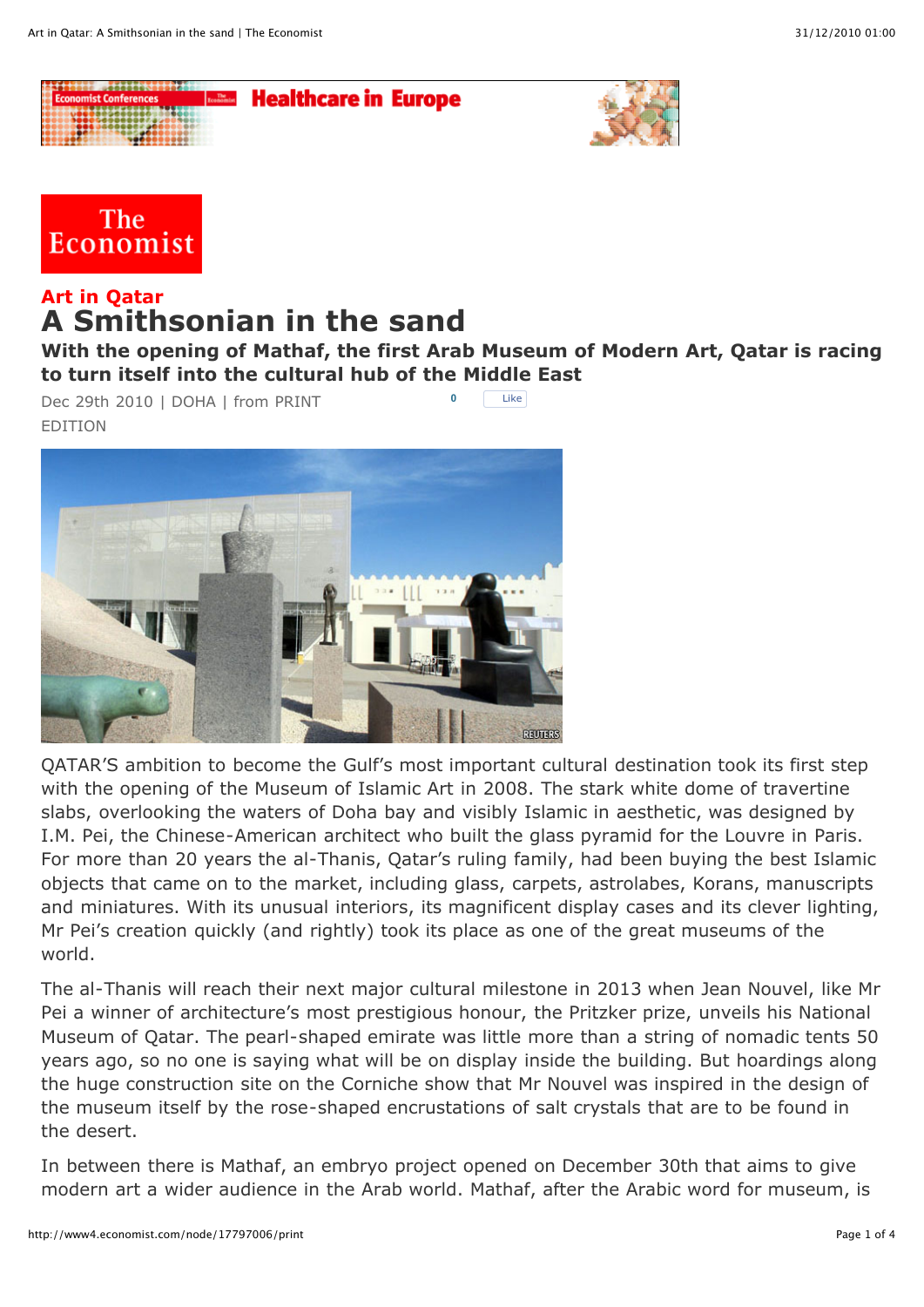based on a collection, mostly of paintings, that dates back to the 1840s. It has been given a temporary home by Doha's Education City, in a former school (pictured above) that has been refurbished by a practical French architect, Jean-François Bodin.

The project took less than a year to complete and cost just €8m (\$10.5m), according to Mr Bodin. But the al-Thanis' aims for the museum are ambitious. "With the opening of Mathaf", says Sheikha al-Mayassa al-Thani, the emir's daughter who chairs the Qatar Museums Authority (QMA), "we are making Qatar *the* place to see, explore and discuss the creations of Arab artists of the modern era and of our own time."

Modernist art for public display in the Middle East has long been something of a paradox. Painting is not part of the Arab tradition and museums are a Western invention. Arab art from the 19th and early 20th centuries has a very European feel. A small artistic elite studied in the *beaux arts* schools in France and Italy and then spent their lives mostly teaching—and painting camels and donkeys, markets and peasants in an accomplished if often undistinguished manner. The chief value of these paintings today is as a record of a way of life that has long gone.

From the interwar period a number of schools sprang up in Baghdad, Beirut, Cairo, Damascus and Tunis. Artists were trying to make sense of modernity, the end of colonialism and the struggle for independence, but the work they produced was often derivative and the collections in which it was shown patchy or transient. Tehran's Museum of Contemporary Art, for example, gathered, among other things, fine work by Jackson Pollock, Alberto Giacometti and Henry Moore. These, together with its modernist Iranian works, were on show for a while after the museum opened in 1977 but have hardly been seen since the revolution two years later.

The Museum of Modern Art in Cairo shows only work by Egyptian artists, yet some of the country's best pieces are in a private museum in Alexandria which is devoted to the work of Mahmoud Said, a lawyer who painted folklorist scenes as a hobby, and the canvasses of Adham and Seif Wanly, two brothers who worked together and exhibited in Venice and São Paulo. Most of the best work in the region is held in private collections that are rarely seen unless they are auctioned off. When Mohammed Said Farsi, a former mayor of Jeddah, Saudi Arabia, recently sold his collection at Christie's in Dubai, some of the works fetched more than \$2m.

Then in 1986, a young member of the Qatar royal family bought his first picture, an upsidedown pyramid by Yousef Ahmad, a Doha-born painter trained in Cairo and California. Twentyfive years on, Sheikh Hassan al-Thani's collection has grown to over 6,000 works and is now the most extensive gathering of modern Arab art in the world. In 1994 Sheikh Hassan opened a private museum, but the plan had always been to give it to the Qatar Foundation and build a new home for it. "We want this museum to become the home of Arab modern art in the Middle East," he says.

The formal opening of Mathaf, by the emir, was attended by Dominique de Villepin, a former prime minister of France who is on the QMA board, and Jeff Koons, the world's most successful sculptor, on his sixth visit to Qatar in a decade. The museum's lobby was hung with a double portrait of the emir and his wife by a fashionable Chinese painter, Yan Pei Ming. Sheikha al-Mayassa had commissioned the paintings as a surprise for her parents.

Three exhibitions fill the museum and a sister lot built in the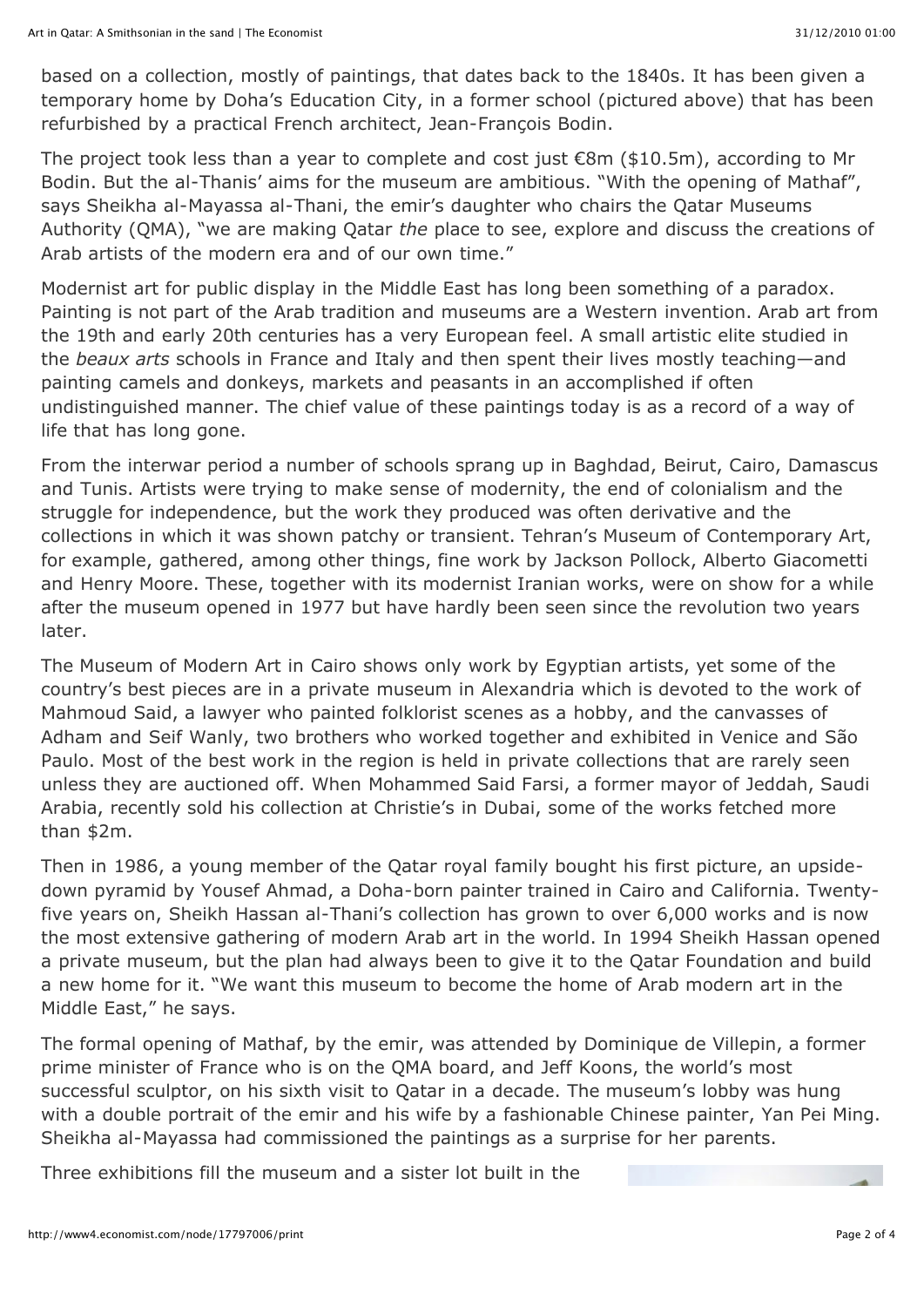grounds of the Museum of Islamic Art for a show planned for 2012 by the Japanese pop artist, Takashi Murakami. The first, "Sajjil: A Century of Modern Art", from Mahmoud Darwish's poem, *Sajjil, ana arabiy* ("Record, I am an Arab"), shows a selection of the works that Sheikh Hassan has bought over the years, including four of the key pieces from the first Farsi sale, among them the top lot, Said's 1934 work, "Les Chadoufs".

In a second show, "Interventions", the curators asked five living artists who are well represented in Sheikh Hassan's collection to create new pieces. The drawings of life behind bars by Ibrahim Salahi, a Sudanese artist, hang alongside his most influential work, "Reborn Sounds of Childhood Dreams", that dates back to 1962. The painting was kept rolled up in Khartoum during Mr Salahi's years of imprisonment and exile and is on public display for the first time in more than four decades. Dia Azzawi, a Baghdadi artist living in London, has placed white roses made of resin and representing the Iraqi academics dead or missing since 2003 around the hooves of two bronze horses, symbols of the military defeat of Iraq. "Told, Untold, Retold", the third



So much to take in

show, brings together work by 23 contemporary artists. Among the most interesting are Jerusalem-born Steve Sabella's photographs of Israeli and Palestinian men hardly distinguishable in their boxer shorts and the paintings on paper by Marwan Sahmarani, a Lebanese painter who was inspired by a famous 16th-century engraving by Albrecht Dürer.

More interesting than the inaugural exhibitions, though, is what Sheikh Hassan is trying to do with the Mathaf project. Buying art quickly brought him in contact with artists. Mr Salahi spent much of his exile in Qatar with Sheikh Hassan as his patron. After the Iraqi invasion of Kuwait and the first Gulf war, he also began supporting Iraqi artists who could no longer sell their work at home, sending them canvasses and paints and even bringing two or three every year to live and work in Qatar at his expense. He has extensive holdings of two of the best Iraqi artists, Ismail Fattah, a realist sculptor from Basra, and Shakir Hassan al-Said, who studied in Paris and co-founded with Jewad Salim the Baghdad Modern Art group in 1951. Since the looting of the National Museum of Iraq in Baghdad, Sheikh Hassan's collection of Iraqi art is the biggest in the world.

When he began buying Arab art a quarter of a century ago very little proper research had been carried out on the region's artistic movements: there were almost no books. By acting as a patron and bringing artists to Doha, Sheikh Hassan has made the city an artistic centre. He now plans to publish an encyclopedia of modern Arab art. Already he has begun to build up a library that he wants Mathaf to develop so that it becomes a research centre for Arab art in the region.

The al-Thanis believe that teaching young Qataris about their history and artistic heritage is important. A far bigger gap exists between generations in Qatar and other conservative Arab countries than in the West. Mathaf wants to create joint programmes with the Doha Film Institute, to encourage young poets to write about the art that inspires them and to set up a programme of teenage guides who will take their peers around the museum.

But the road to understanding will not be simple. Artists challenge boundaries and sex is a